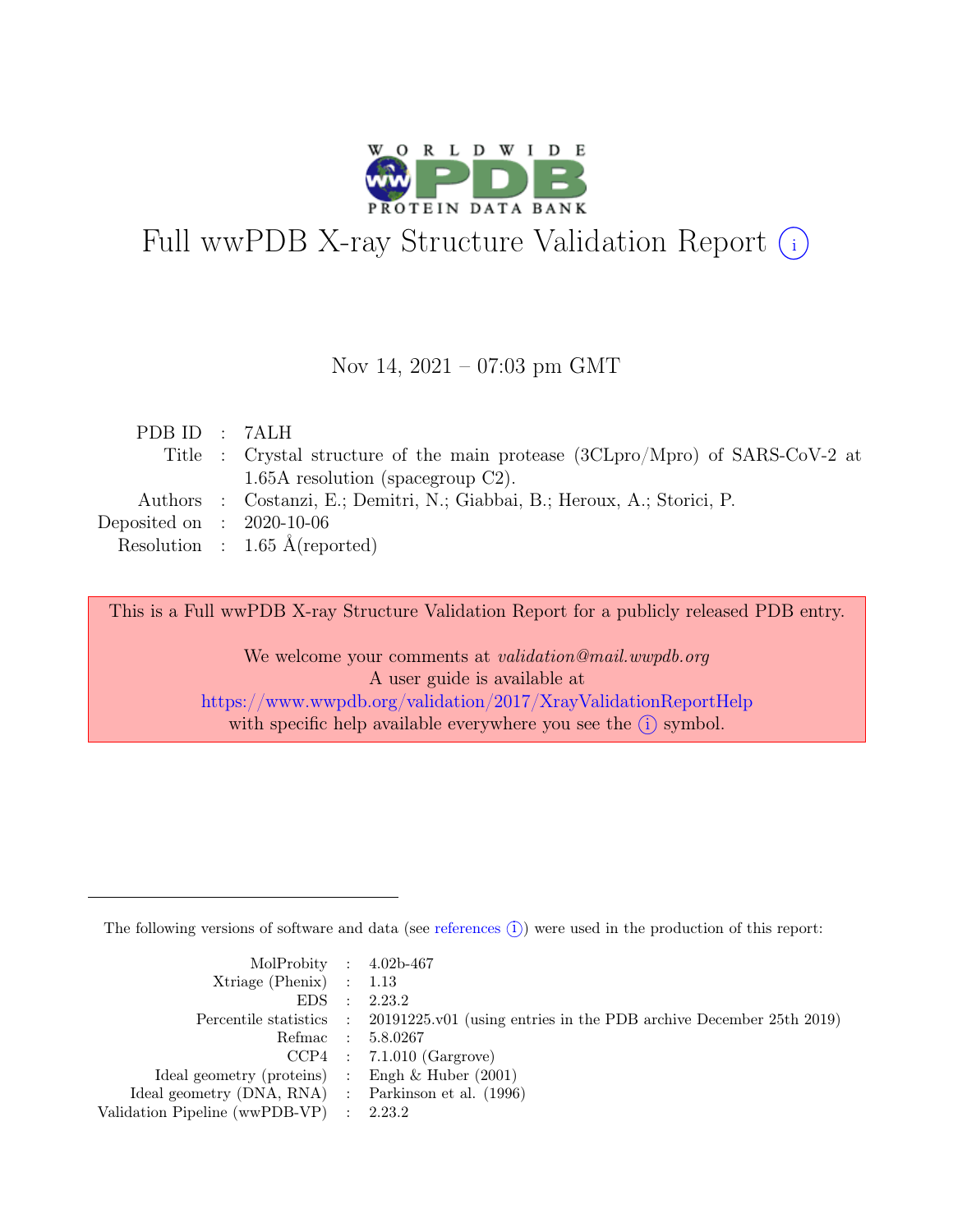## 1 Overall quality at a glance  $(i)$

The following experimental techniques were used to determine the structure: X-RAY DIFFRACTION

The reported resolution of this entry is 1.65 Å.

Percentile scores (ranging between 0-100) for global validation metrics of the entry are shown in the following graphic. The table shows the number of entries on which the scores are based.



| Metric                | Whole archive<br>$(\#Entries)$ | Similar resolution<br>$(\# \text{Entries}, \text{ resolution range}(\AA))$ |
|-----------------------|--------------------------------|----------------------------------------------------------------------------|
| $\mathrm{R}_{free}$   | 130704                         | $1827(1.66-1.66)$                                                          |
| Clashscore            | 141614                         | $1931(1.66-1.66)$                                                          |
| Ramachandran outliers | 138981                         | 1891 (1.66-1.66)                                                           |
| Sidechain outliers    | 138945                         | 1891 (1.66-1.66)                                                           |
| RSRZ outliers         | 127900                         | 1791 (1.66-1.66)                                                           |

The table below summarises the geometric issues observed across the polymeric chains and their fit to the electron density. The red, orange, yellow and green segments of the lower bar indicate the fraction of residues that contain outliers for  $\geq$ =3, 2, 1 and 0 types of geometric quality criteria respectively. A grey segment represents the fraction of residues that are not modelled. The numeric value for each fraction is indicated below the corresponding segment, with a dot representing fractions <=5% The upper red bar (where present) indicates the fraction of residues that have poor fit to the electron density. The numeric value is given above the bar.

| Mol      | $\sim$ $\sim$<br>hain | $L$ ength | Quality of chain |
|----------|-----------------------|-----------|------------------|
|          |                       |           | 2%               |
| <b>.</b> | $\overline{1}$        | 306       | 97%              |

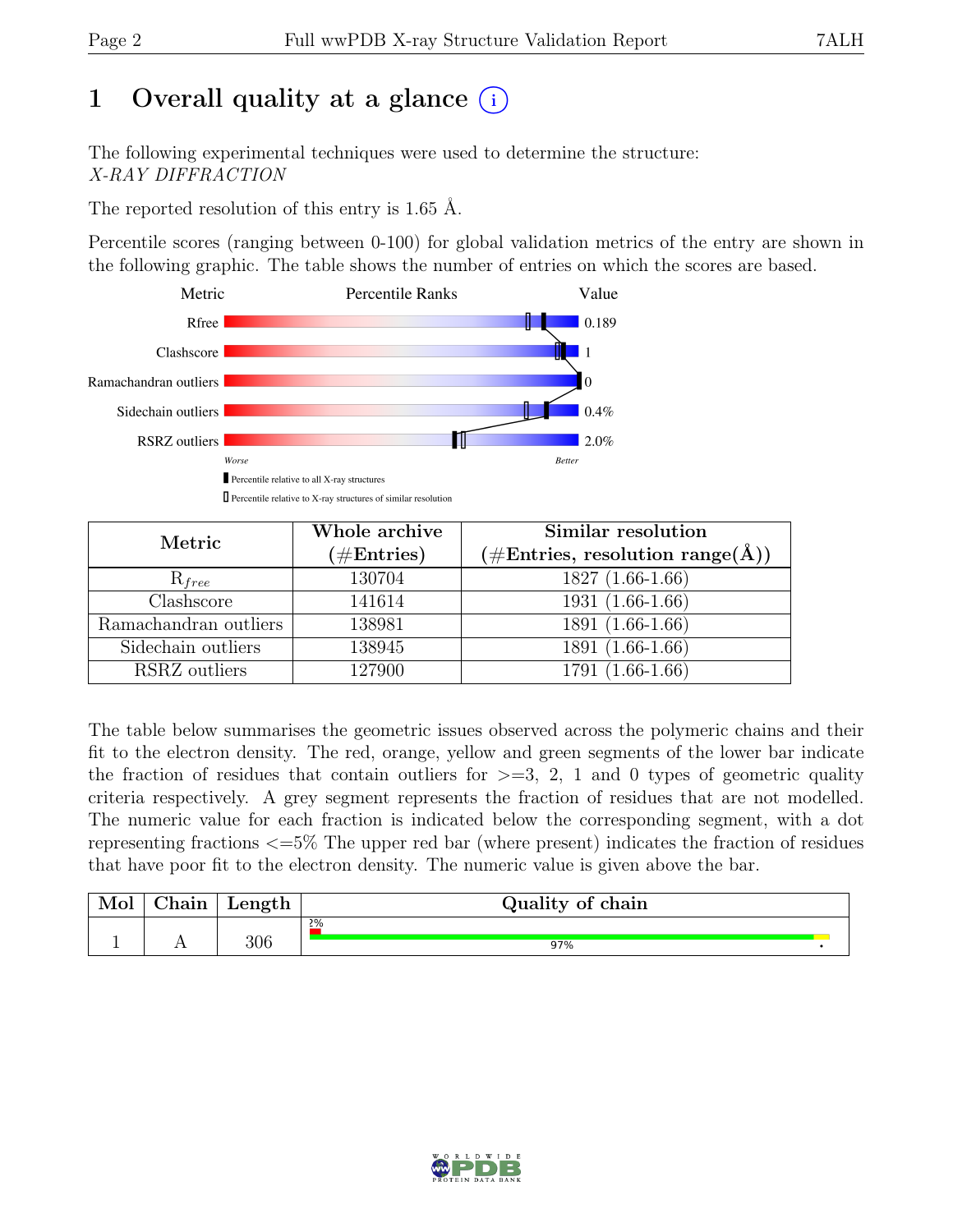## 2 Entry composition  $(i)$

There are 2 unique types of molecules in this entry. The entry contains 4955 atoms, of which 2334 are hydrogens and 0 are deuteriums.

In the tables below, the ZeroOcc column contains the number of atoms modelled with zero occupancy, the AltConf column contains the number of residues with at least one atom in alternate conformation and the Trace column contains the number of residues modelled with at most 2 atoms.

• Molecule 1 is a protein called 3C-like proteinase.

| Mol | Chain | Residues |               | $\rm{Atoms}$ |      |     |     |    | ZeroOcc | $\vert$ AltConf $\vert$ Trace |  |
|-----|-------|----------|---------------|--------------|------|-----|-----|----|---------|-------------------------------|--|
|     |       | 305      | Total<br>4715 | 1509         | 2334 | 402 | 447 | 23 |         |                               |  |

• Molecule 2 is water.

|  | $\boxed{\text{Mol}}$ Chain   Residues | Atoms               | ZeroOcc   AltConf |  |
|--|---------------------------------------|---------------------|-------------------|--|
|  | 240                                   | Total<br>240<br>240 |                   |  |

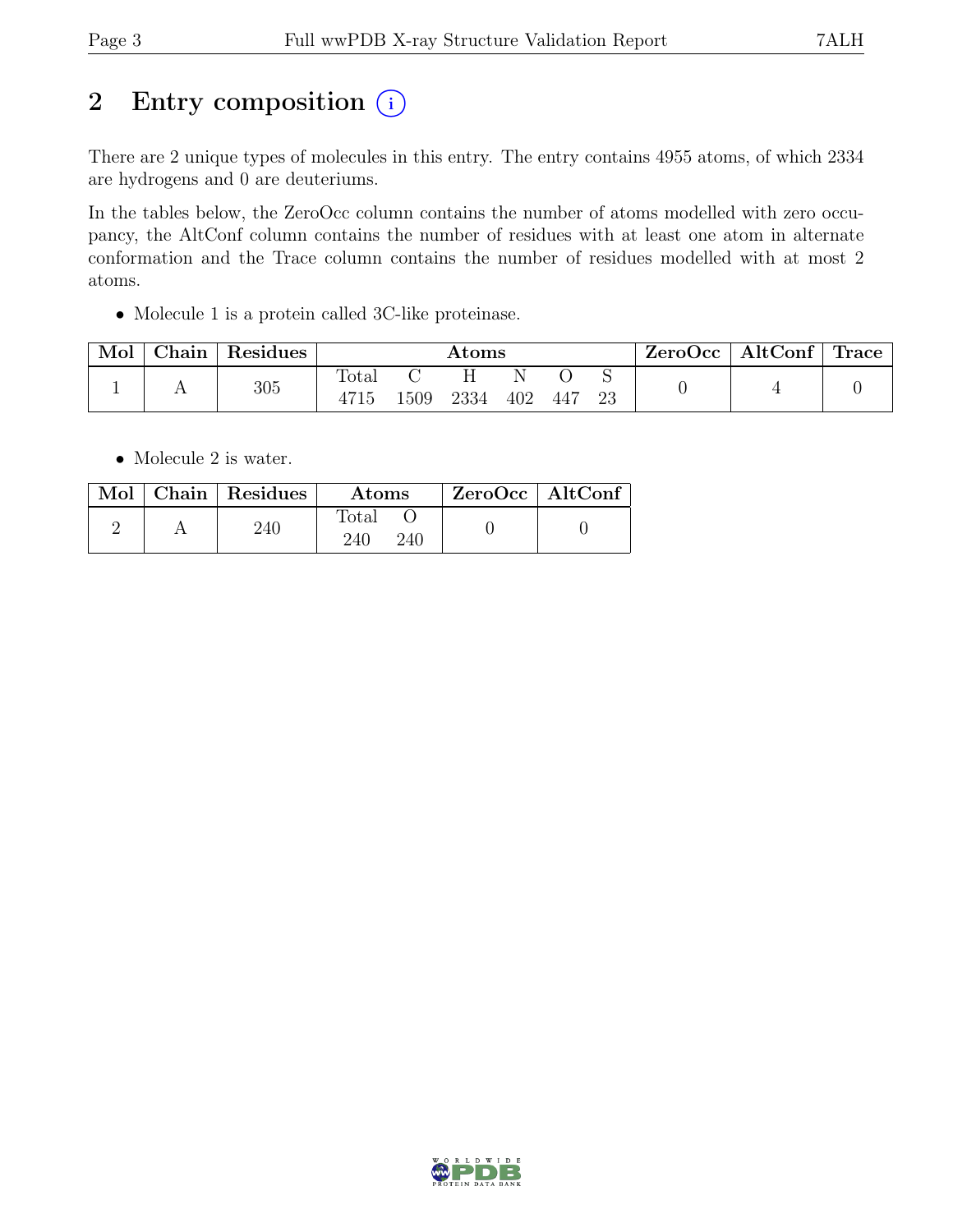## 3 Residue-property plots  $(i)$

These plots are drawn for all protein, RNA, DNA and oligosaccharide chains in the entry. The first graphic for a chain summarises the proportions of the various outlier classes displayed in the second graphic. The second graphic shows the sequence view annotated by issues in geometry and electron density. Residues are color-coded according to the number of geometric quality criteria for which they contain at least one outlier:  $green = 0$ , yellow  $= 1$ , orange  $= 2$  and red  $= 3$  or more. A red dot above a residue indicates a poor fit to the electron density (RSRZ > 2). Stretches of 2 or more consecutive residues without any outlier are shown as a green connector. Residues present in the sample, but not in the model, are shown in grey.

• Molecule 1: 3C-like proteinase

![](_page_3_Figure_6.jpeg)

![](_page_3_Picture_7.jpeg)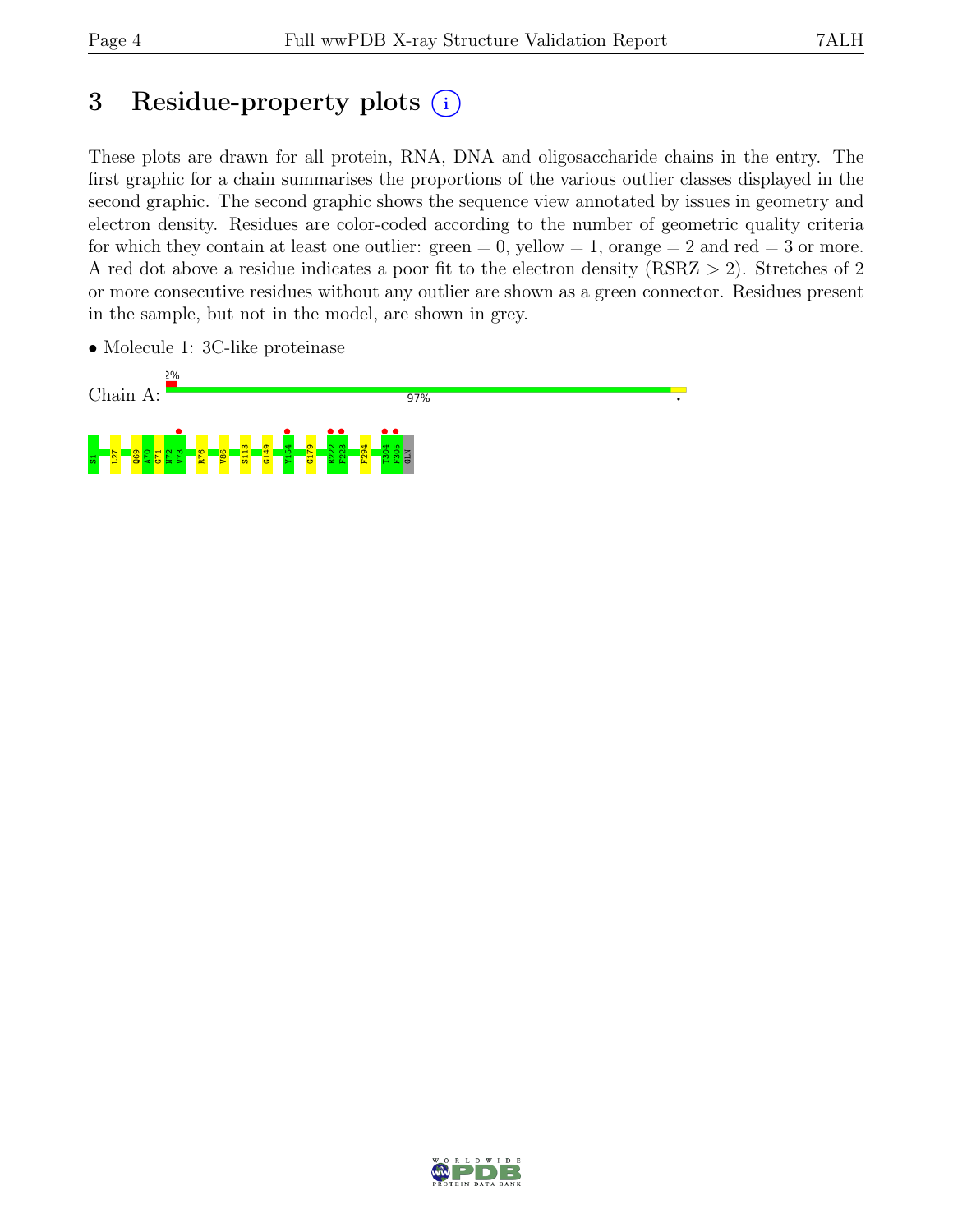## 4 Data and refinement statistics  $(i)$

| Property                                                             | Value                                            | <b>Source</b> |
|----------------------------------------------------------------------|--------------------------------------------------|---------------|
| Space group                                                          | C 1 2 1                                          | Depositor     |
| Cell constants                                                       | $54.18\text{\AA}$<br>115.22Å<br>44.78Å           |               |
| a, b, c, $\alpha,\,\beta,\,\gamma$                                   | $101.18^\circ$<br>$90.00^\circ$<br>$90.00^\circ$ | Depositor     |
| Resolution $(A)$                                                     | 43.93<br>$-1.65$                                 | Depositor     |
|                                                                      | $43.93 - 1.65$                                   | <b>EDS</b>    |
| % Data completeness                                                  | $99.6(43.93-1.65)$                               | Depositor     |
| (in resolution range)                                                | 99.6 $(43.93-1.65)$                              | <b>EDS</b>    |
| $R_{merge}$                                                          | 0.06                                             | Depositor     |
| $\mathrm{R}_{sym}$                                                   | (Not available)                                  | Depositor     |
| $\langle I/\sigma(I) \rangle$ <sup>1</sup>                           | $1.64$ (at $1.65$ Å)                             | Xtriage       |
| Refinement program                                                   | PHENIX 1.17 3644, PHENIX 1.17 3644               | Depositor     |
| $R, R_{free}$                                                        | 0.165<br>, 0.189                                 | Depositor     |
|                                                                      | 0.165<br>0.189<br>$\ddot{\phantom{a}}$           | DCC           |
| $R_{free}$ test set                                                  | 1603 reflections $(4.92\%)$                      | wwPDB-VP      |
| Wilson B-factor $(\AA^2)$                                            | 24.2                                             | Xtriage       |
| Anisotropy                                                           | 0.217                                            | Xtriage       |
| Bulk solvent $k_{sol}(e/\mathring{A}^3)$ , $B_{sol}(\mathring{A}^2)$ | (Not available), (Not available)                 | <b>EDS</b>    |
| $L$ -test for twinning <sup>2</sup>                                  | $< L >$ = 0.49, $< L^2 >$ = 0.33                 | Xtriage       |
| Estimated twinning fraction                                          | No twinning to report.                           | Xtriage       |
| $F_o, F_c$ correlation                                               | 0.97                                             | <b>EDS</b>    |
| Total number of atoms                                                | 4955                                             | wwPDB-VP      |
| Average B, all atoms $(A^2)$                                         | 37.0                                             | wwPDB-VP      |

Xtriage's analysis on translational NCS is as follows: The largest off-origin peak in the Patterson function is 8.54% of the height of the origin peak. No significant pseudotranslation is detected.

<sup>&</sup>lt;sup>2</sup>Theoretical values of  $\langle |L| \rangle$ ,  $\langle L^2 \rangle$  for acentric reflections are 0.5, 0.333 respectively for untwinned datasets, and 0.375, 0.2 for perfectly twinned datasets.

![](_page_4_Picture_8.jpeg)

<span id="page-4-1"></span><span id="page-4-0"></span><sup>1</sup> Intensities estimated from amplitudes.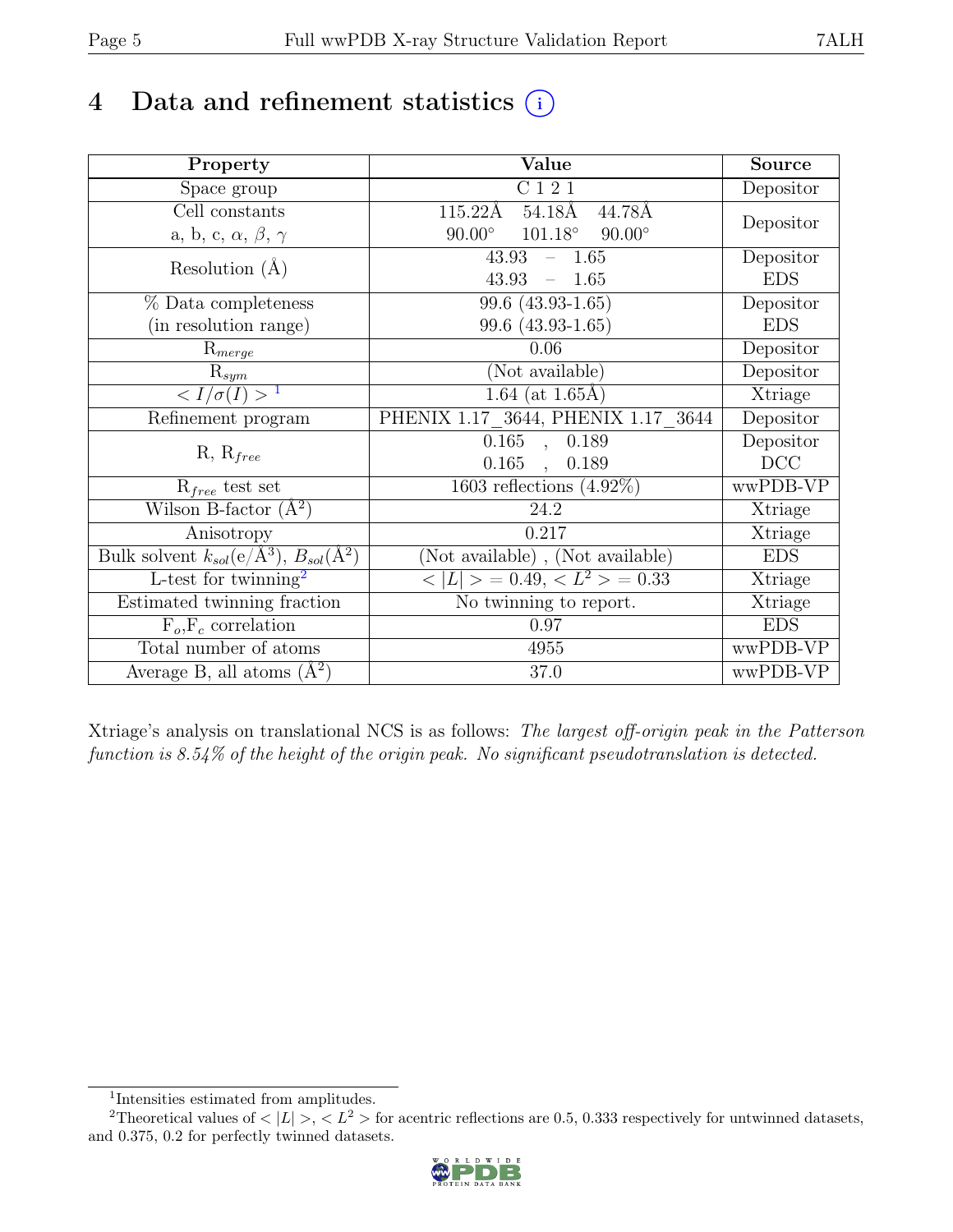## 5 Model quality  $(i)$

### 5.1 Standard geometry  $(i)$

The Z score for a bond length (or angle) is the number of standard deviations the observed value is removed from the expected value. A bond length (or angle) with  $|Z| > 5$  is considered an outlier worth inspection. RMSZ is the root-mean-square of all Z scores of the bond lengths (or angles).

| Mol | <sup>'</sup> Chain |      | Bond lengths                    | Bond angles |        |  |
|-----|--------------------|------|---------------------------------|-------------|--------|--|
|     |                    |      | RMSZ $ #Z  > 5$ RMSZ $ #Z  > 5$ |             |        |  |
|     |                    | 0.41 | 0/2443                          | 0.60        | 0/3319 |  |

There are no bond length outliers.

There are no bond angle outliers.

There are no chirality outliers.

There are no planarity outliers.

### 5.2 Too-close contacts  $(i)$

In the following table, the Non-H and H(model) columns list the number of non-hydrogen atoms and hydrogen atoms in the chain respectively. The H(added) column lists the number of hydrogen atoms added and optimized by MolProbity. The Clashes column lists the number of clashes within the asymmetric unit, whereas Symm-Clashes lists symmetry-related clashes.

| Mol |      |      |  | Chain   Non-H   H(model)   H(added)   Clashes   Symm-Clashes |
|-----|------|------|--|--------------------------------------------------------------|
|     | 2381 | 2334 |  |                                                              |
|     | 240  |      |  |                                                              |
|     | າຂາ  | 2334 |  |                                                              |

The all-atom clashscore is defined as the number of clashes found per 1000 atoms (including hydrogen atoms). The all-atom clashscore for this structure is 1.

All (5) close contacts within the same asymmetric unit are listed below, sorted by their clash magnitude.

| Atom-1            | Atom-2             | Interatomic<br>distance $(\AA)$ | Clash<br>overlap $(A)$ |
|-------------------|--------------------|---------------------------------|------------------------|
| 1: A:294:PHE:CD2  | 2: A:539:HOH:O     | 2.44                            | 0.71                   |
| 1:A:86:VAL:HG13   | 1:A:179:GLY:HA2    | 1.97                            | 0.46                   |
| 1: A:69: GLN: HG2 | 1: A:71: GLY:O     | 2.20                            | 0.42                   |
| 1:A:113:SER:O     | 1: A:149: GLY: HA2 | 2.19                            | 0.42                   |
| 1:A:76:ARG:HD3    | 2: A:560:HOH:O     | 2.20                            |                        |

![](_page_5_Picture_17.jpeg)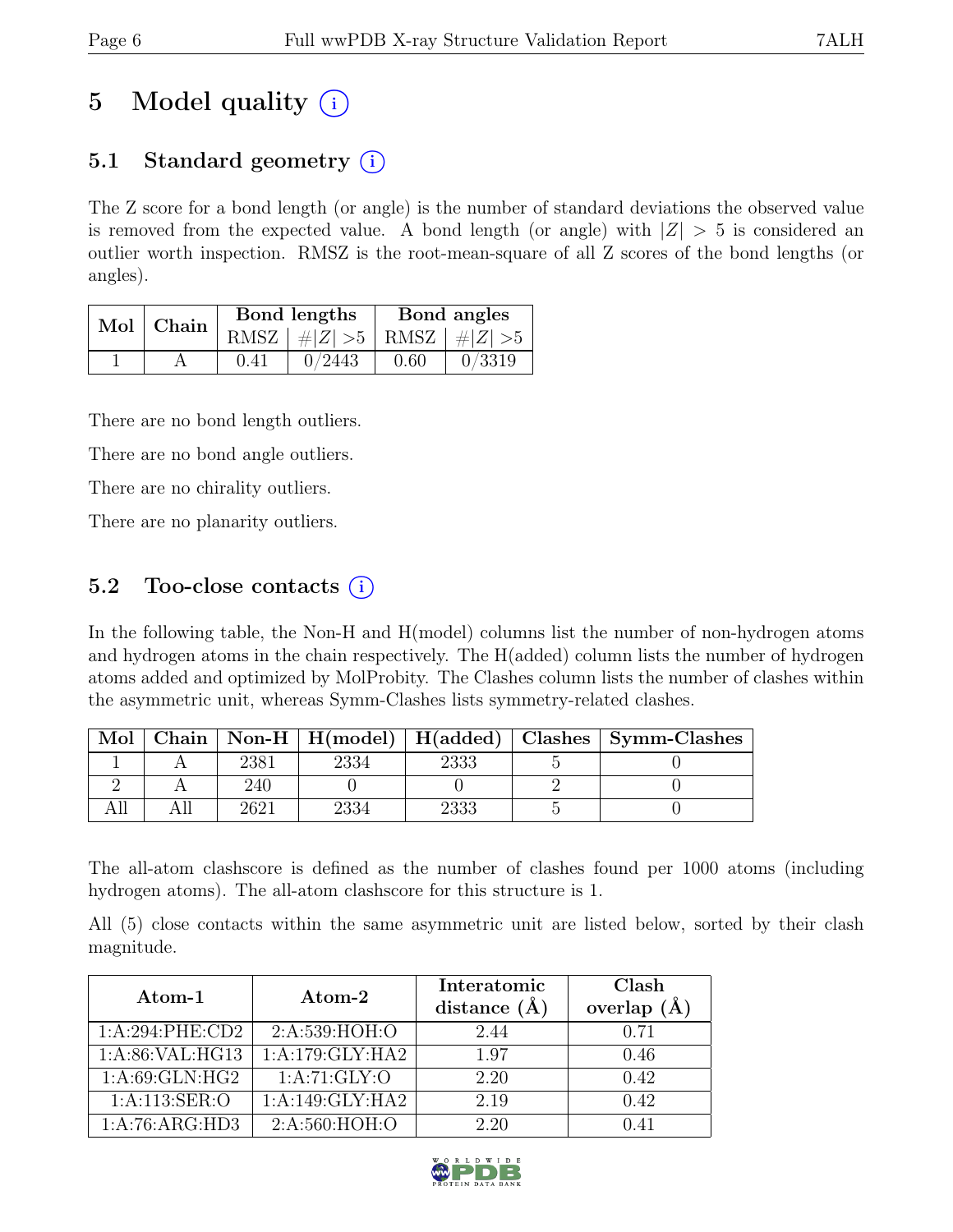There are no symmetry-related clashes.

### 5.3 Torsion angles (i)

#### 5.3.1 Protein backbone  $(i)$

In the following table, the Percentiles column shows the percent Ramachandran outliers of the chain as a percentile score with respect to all X-ray entries followed by that with respect to entries of similar resolution.

The Analysed column shows the number of residues for which the backbone conformation was analysed, and the total number of residues.

| $\vert$ Mol $\vert$ Chain $\vert$ | Analysed                              |  | Favoured   Allowed   Outliers   Percentiles              |
|-----------------------------------|---------------------------------------|--|----------------------------------------------------------|
|                                   | $307/306$ (100%)   304 (99%)   3 (1%) |  | $\begin{array}{ c c c }\n\hline\n100 & 100\n\end{array}$ |

There are no Ramachandran outliers to report.

#### 5.3.2 Protein sidechains  $(i)$

In the following table, the Percentiles column shows the percent sidechain outliers of the chain as a percentile score with respect to all X-ray entries followed by that with respect to entries of similar resolution.

The Analysed column shows the number of residues for which the sidechain conformation was analysed, and the total number of residues.

| $\mid$ Mol $\mid$ Chain | Analysed                        |          | Rotameric   Outliers   Percentiles |  |  |
|-------------------------|---------------------------------|----------|------------------------------------|--|--|
|                         | $266/263$ (101\%)   265 (100\%) | $1(0\%)$ | 91 85                              |  |  |

All (1) residues with a non-rotameric sidechain are listed below:

| Mol | Chain   Res | 'De |
|-----|-------------|-----|
|     |             |     |

Sometimes sidechains can be flipped to improve hydrogen bonding and reduce clashes. There are no such sidechains identified.

#### 5.3.3 RNA $(i)$

There are no RNA molecules in this entry.

![](_page_6_Picture_19.jpeg)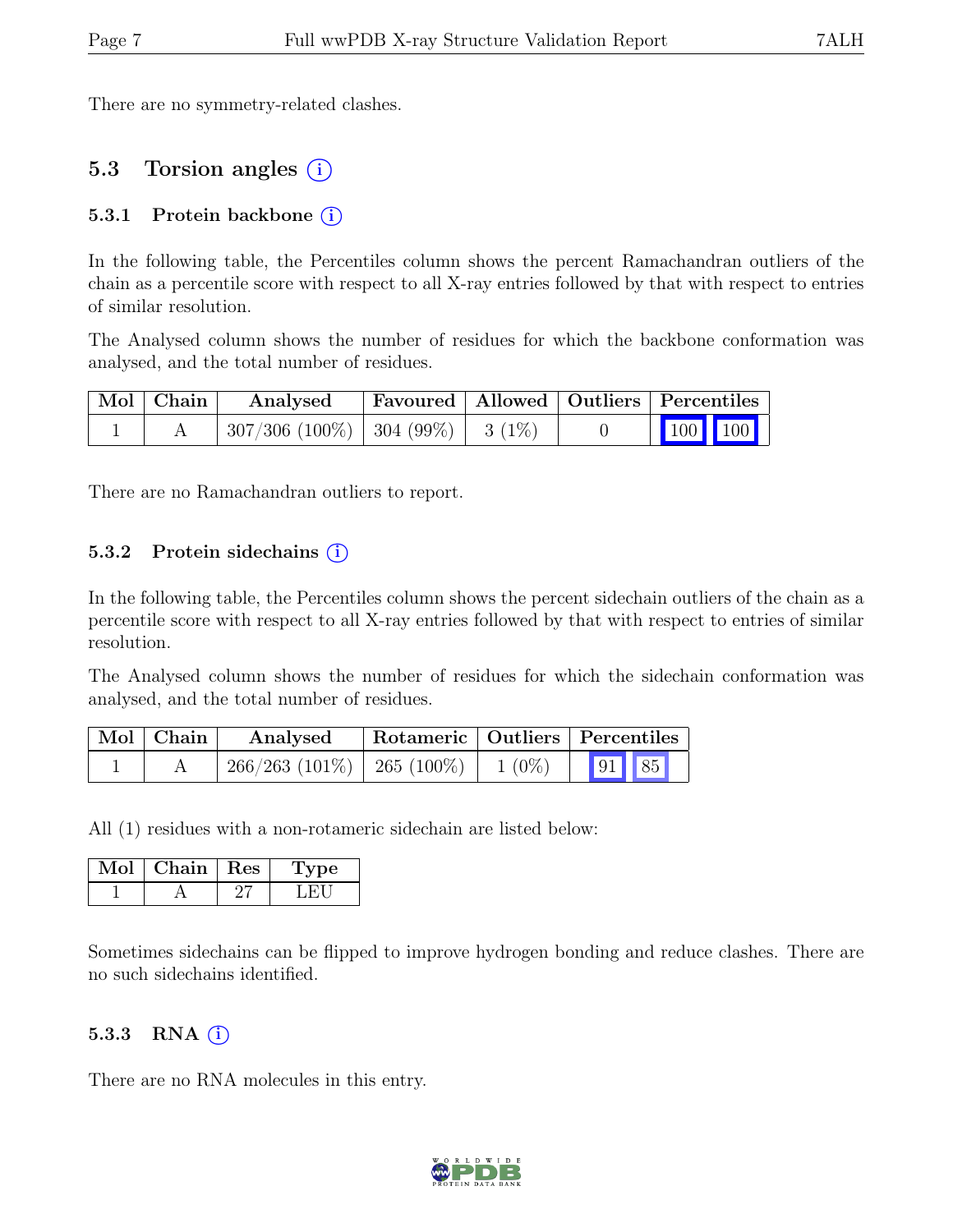#### 5.4 Non-standard residues in protein, DNA, RNA chains  $(i)$

There are no non-standard protein/DNA/RNA residues in this entry.

### 5.5 Carbohydrates  $(i)$

There are no monosaccharides in this entry.

### 5.6 Ligand geometry  $(i)$

There are no ligands in this entry.

#### 5.7 Other polymers  $(i)$

There are no such residues in this entry.

### 5.8 Polymer linkage issues (i)

There are no chain breaks in this entry.

![](_page_7_Picture_13.jpeg)